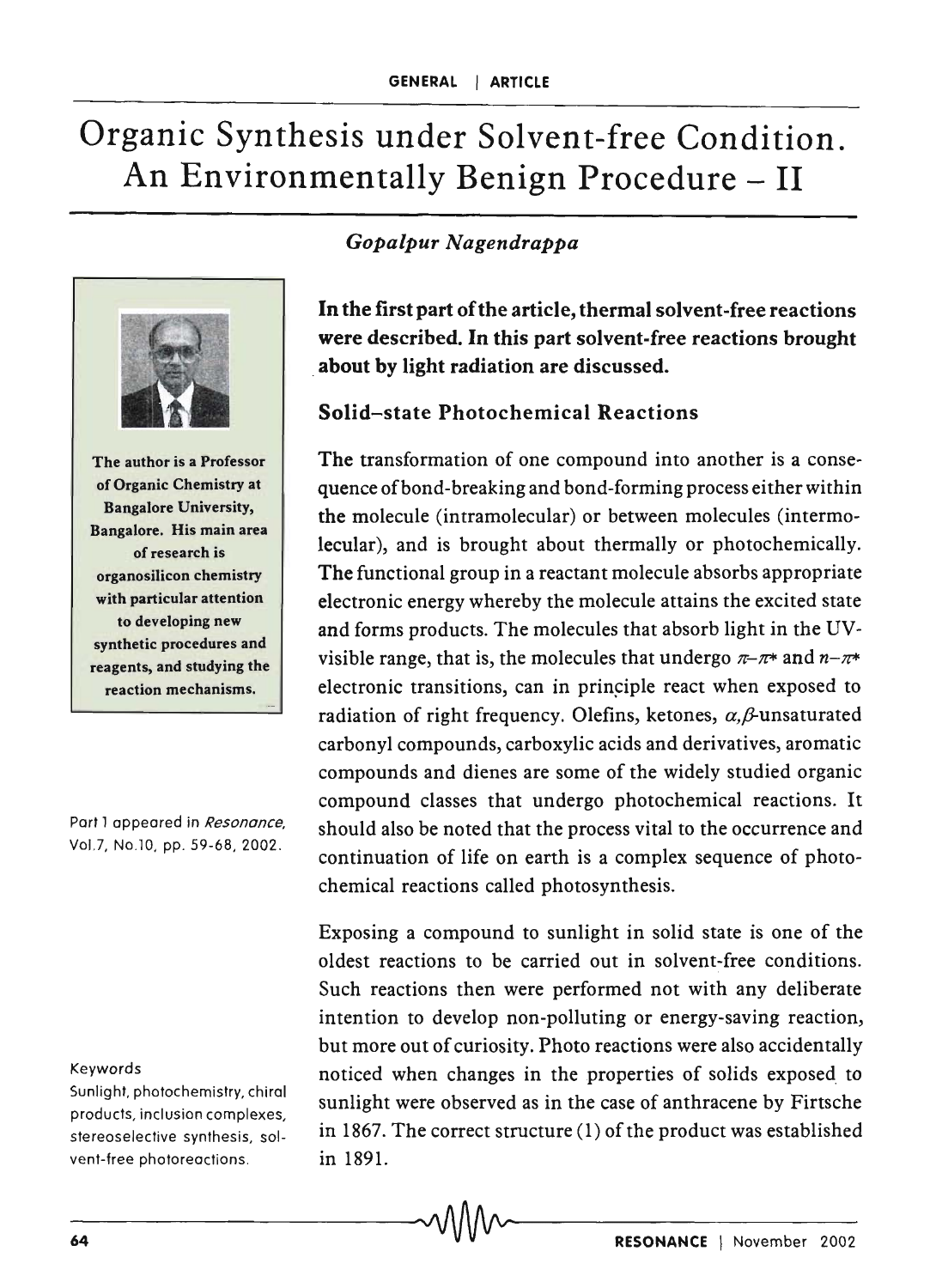

The first solid state  $[2+2]$  cycloaddition reaction observed was of thymoquinone when it was exposed to sunlight by Liebermann in 1877.



Later on, innumerable photochemical reactions have been carried out using sunlight. Though exploiting solar energy for chemical transformations would be environmentally most benign, nevertheless practical problems have still not been overcome in most cases. Hence, in practice suitable lamps are employed for irradiating the substrates.

Photochemistry in solid state has opened up a fascinating array of possibilities to synthesize compounds with high stereoselectivity and enantioselectivity. The inclusion complexes of achiral guest and chiral host produce chiral photoproducts of the former compounds. Chiral induction can be brought about at achiral centre within a molecule if a chiral group is suitably situated in the molecule.

Some randomly selected solid-state photo reactions are given below for illustration. The results of irradiation in solution in a few cases are also mentioned to highlight the fascinating differences.

### **Hydrogen Abstractions**

Photoreductions of ketones either by intramolecular hydrogen abstraction-cyclization (Norrish type II reaction) or by intermolecular process is well known. It has been observed that photo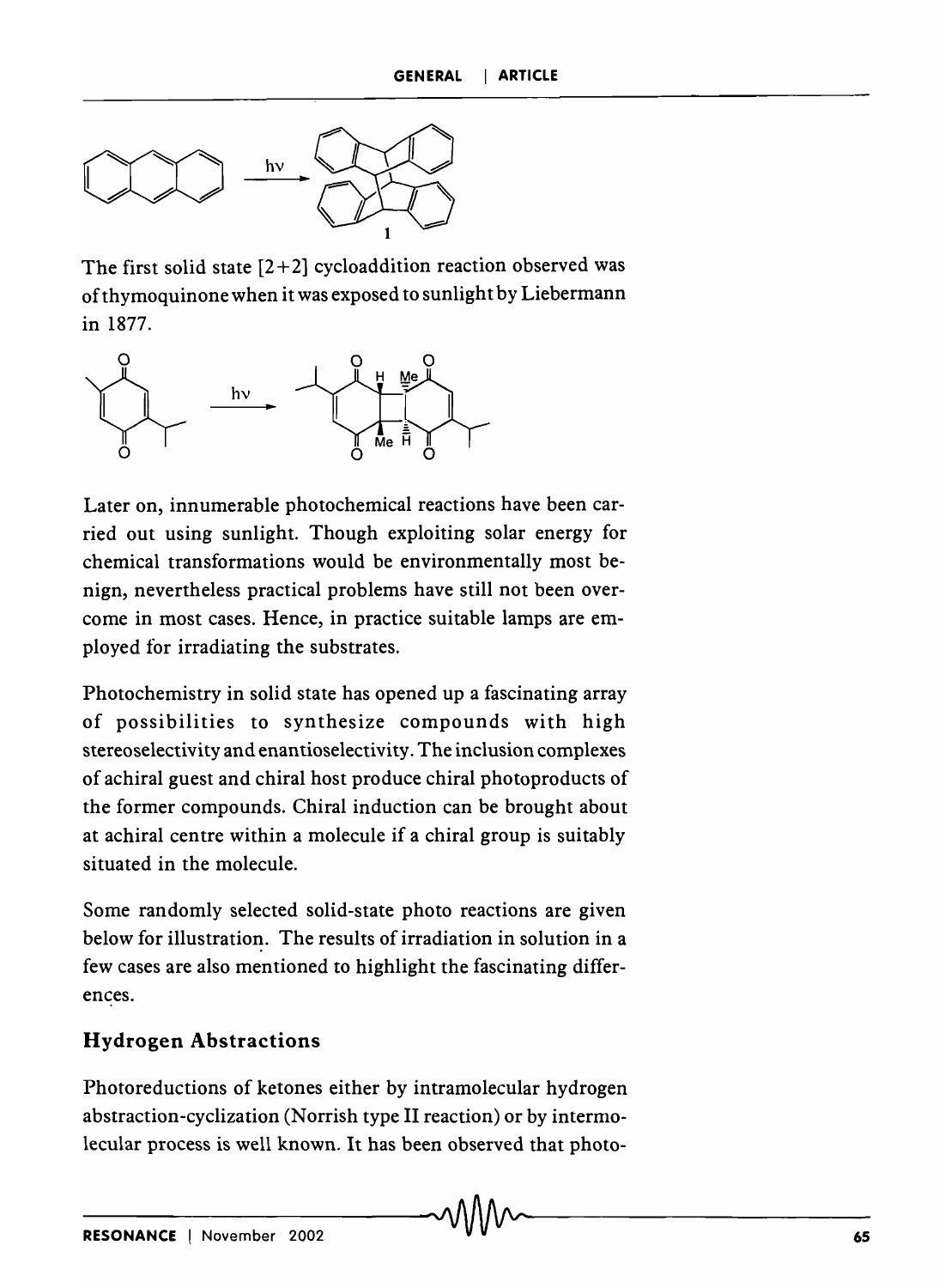It has been observed that photo-irradiation can deliver different results in solid-state and in solution.

irradiation can deliver different results in solid-state and in solution.



Enantioselectivity is achieved by solid-state photoreaction of the salt of a prochiral keto acid and optically active amine.

## **Cycloadditions**

 $[2+2]$  cycloaddition is one of the most exploited photochemical reactions in organic synthesis for the construction of cydobutane ring system. Dimerization of  $\alpha$ ,  $\beta$ -unsaturated ketones, alde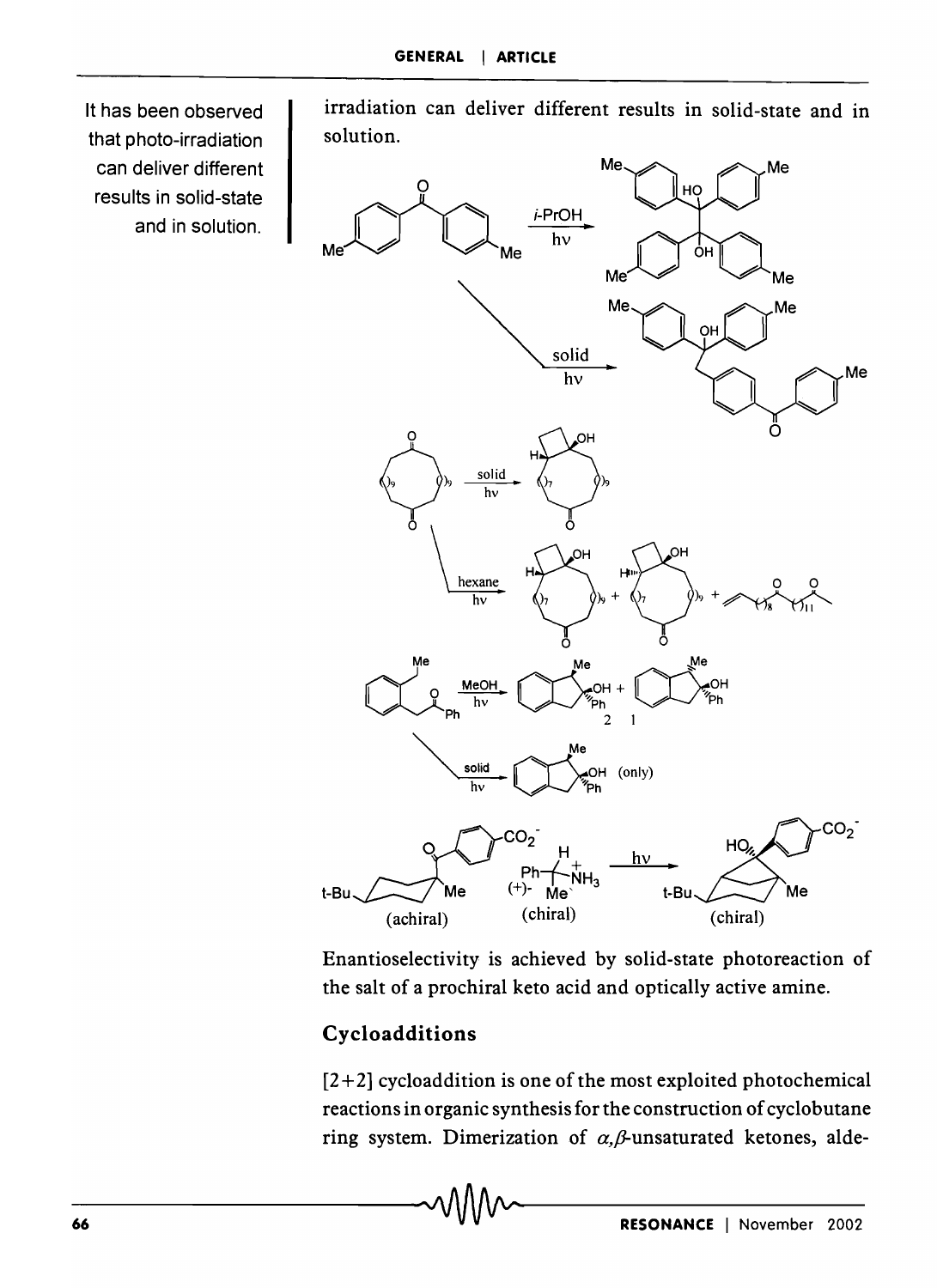hydes or carboxylic acids, etc. occurs easily in solid state or in solution.

Crystals of cinnamic acid dimerize to truxillic acid on irridiation. (This experiment can be given to MSc students. Just spread out cinnamic acid, crystallised from ethanol, on a tray and keep it in the bright sunlight for a few days. The reaction may be monitored by TLC or melting point).



The orientation of the neighbouring cinnamic acid molecules in the solid state can be changed by cocrystallizing the acid with a 1,2-diamine and the stereo-isomeric dimer  $\beta$ -truxinic acid can be obtained.



The study of photodimerization of cinnamic acid and its derivatives is a popular subject and much information is available.

Configuration of the product can be controlled to get pure enantiomers by starting with proper crystal modifications of the substrates or using inclusion complexes of achiral substrates in optically active host molecules.



#### **Electrocyclic Reactions**

Photochemical electrocyclic reactions are found to occur in solid state. By employing inclusion compounds of prochiral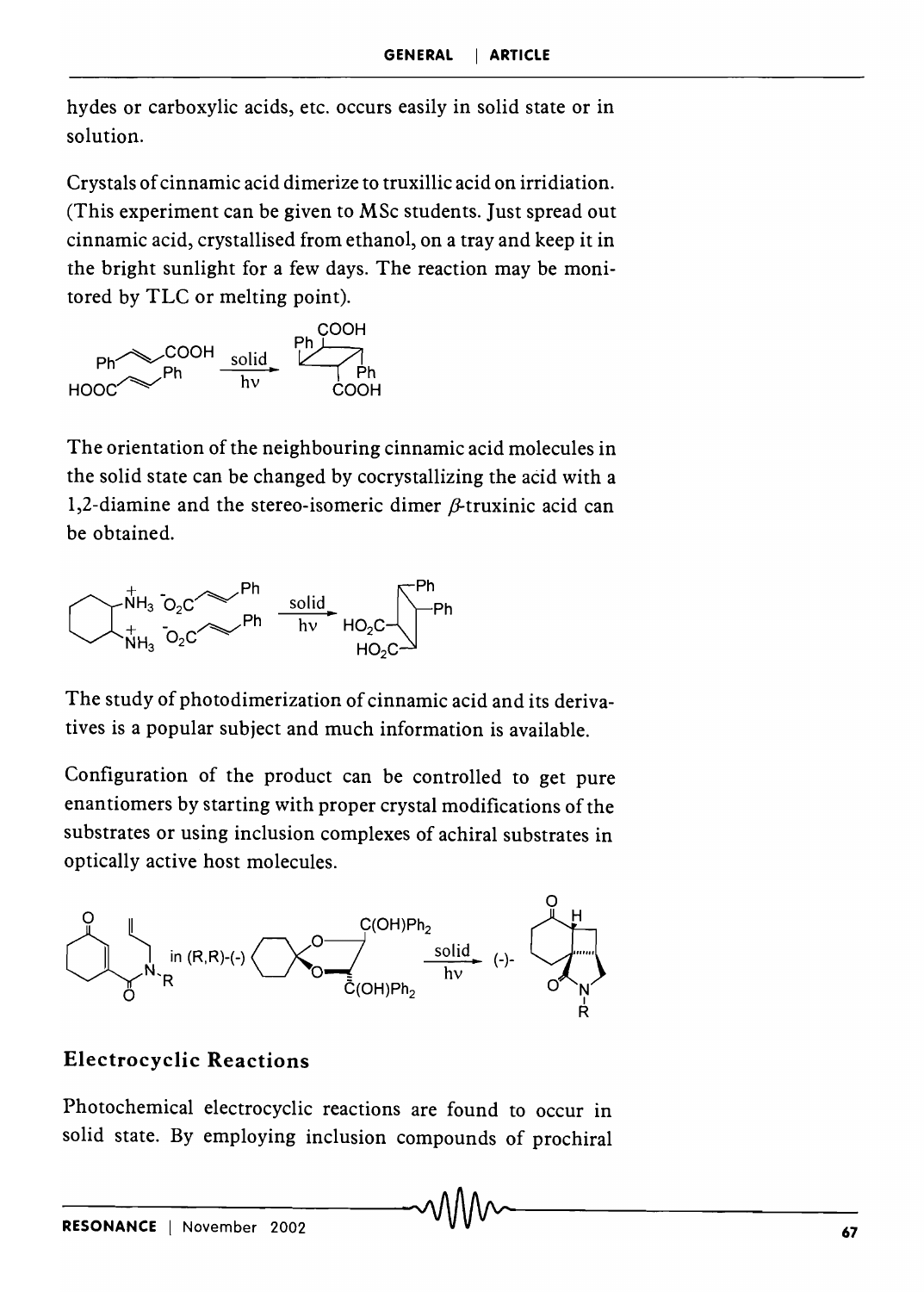substrates in optically active hosts, optically active photo-cyclization products can be obtained.



#### Di- $\pi$ -Methane Rearrangement

1,4-Dienes undergo rearrangement to isomeric products when photolysed (irradiated).